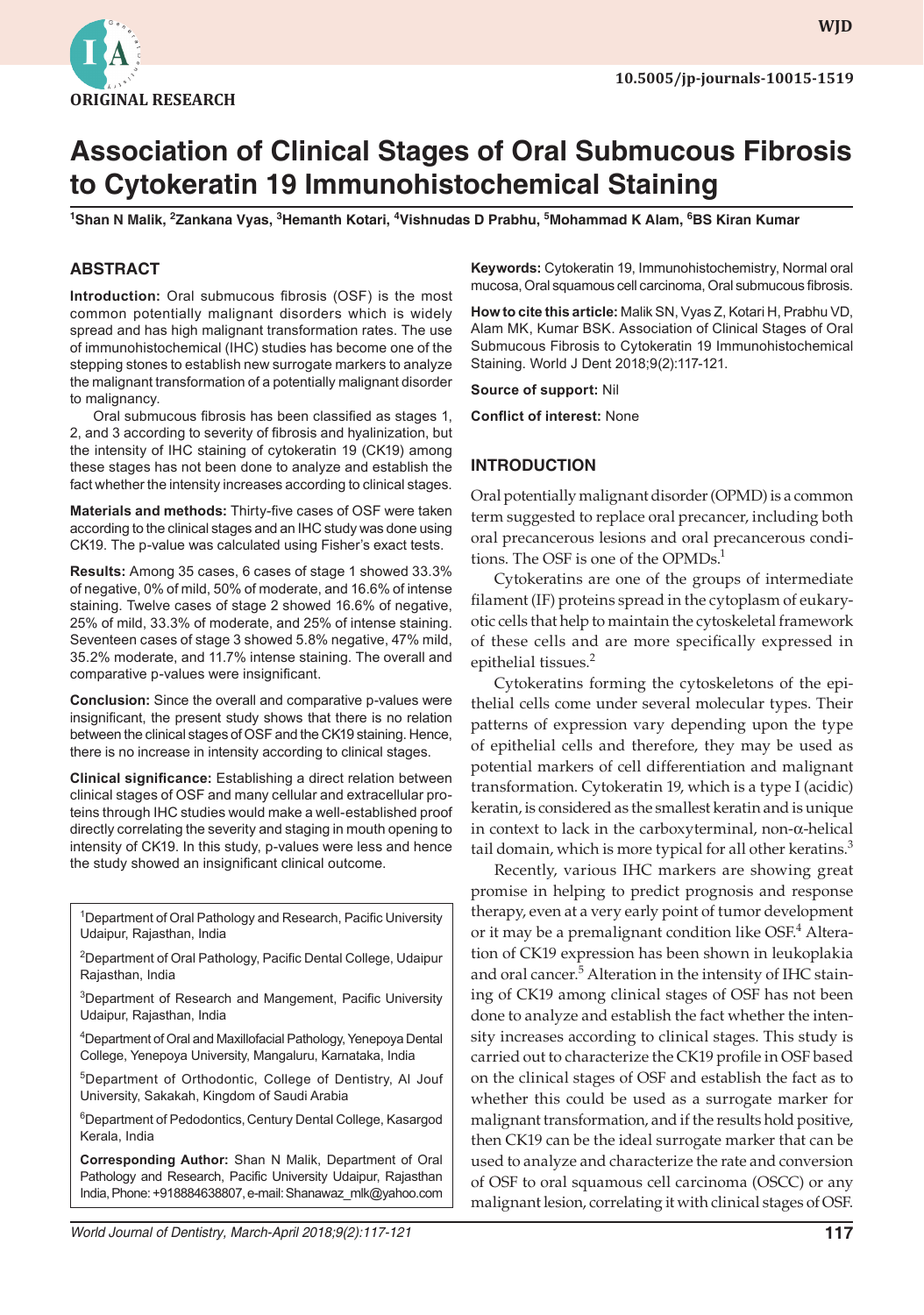## **MATERIALS AND METHODS**

## **Hypotheses to be Tested**

Whether CK19 can be used as a substitute marker for malignant transformation of OSF based on whether the intensity increases according to clinical stages.

# **Source of Data**

Total of 35 cases of OSF were taken for the study. Confirmed OSF cases were taken for this study and were collected from the Oral Pathology Department archives, Yenepoya Dental College, Mangaluru, Karnataka, India, Century Dental College, India, and some private pathology labs in Mangaluru, India. These histologically confirmed cases were divided according to clinical stages according to the reference from their previous recorded clinical history and biopsy forms.

## **Inclusion and Exclusion**

Thirty-five cases of histologically confirmed cases of OSF were included and sections of size less than 2 µm were excluded.

# **Collection of Data**

Sections of 3  $\mu$ m thickness were first prepared from the formalin-fixed, paraffin-embedded tissue blocks, then sections were mounted on poly L-lysine-coated slides for CK19 expression, and IHC staining was done using polymerase technique. The primary and secondary antibody for the study was obtained from Biogenex company, Bengaluru, India.

All the sections were coded before staining for CK19. Evaluation of CK19 was done under a light microscope under 10× objective and the intensity of staining of epithelium was assessed as (−) negative, (+) mild, (++) moderate, and (+++) intense, the sections were decoded, and results were tabulated.

The intensity of staining was analyzed by the percentage of tissue section stained per slide.

- If no tissue is stained—Negative
- If 1/3 of the epithelium tissue is stained (approximately 33%)—Mild
- If  $2/3$  of the epithelium tissue is stained (approximately 66%)—Moderate
- If more than  $2/3$  of the epithelium tissue is stained (above  $66\%$ )—Intense.<sup>4</sup>

Two independent observers were made to evaluate these slides and when discrepancy existed, a third pathologist was made to evaluate the slide to arrive at the consensus conclusion; 35 cases of OSF section were analyzed after dividing them based on clinical stages as stages 1, 2, and 3 respectively. A total of 35 sections altogether were analyzed.

# **Statistical Analysis**

The results were calculated using Fisher's exact test. All statistical analyses were done using STATA 14. If the p-value was less than 0.05, then it was considered statistically significant.

Photomicrographs were obtained using CX-(Olympus) microscope.

# **RESULTS**

Out of 35 cases of OSF, 6 cases were stage 1, 12 cases were stage 2, and 17 cases were stage 3. Six cases of stage 1 showed 33.3% of negative, 0% of mild, 50% of moderate, and 16.6% of intense staining. Twelve cases of stage 2 showed 16.6% of negative, 25% of mild, 33.3% of moderate, and 25% of intense staining. Seventeen cases of stage 3 showed 5.8% negative, 47.6% mild, 35.2% moderate, and 11.7% intense staining. All data are supported by Table 1 and Figures 1 to 3.

After Fisher's exact test was done, the p-value was 0.309, nonsignificant. Since the total p-value was 0.309 and

• Stage 1 *vs* stage 2 0.692

|  | <b>Table 1: CK19 staining in different clinical stages of OSF</b> |
|--|-------------------------------------------------------------------|
|--|-------------------------------------------------------------------|

| Lesions/    | CK19 expression |    |                                |   |            |  |  |
|-------------|-----------------|----|--------------------------------|---|------------|--|--|
| control     |                 |    | Negative Mild Moderate Intense |   | Total      |  |  |
| OSF stage 1 |                 |    |                                |   |            |  |  |
|             | 2               | 0  | 3                              | 1 | $6(100\%)$ |  |  |
| OSF stage 2 |                 |    |                                |   |            |  |  |
|             | $\mathfrak{p}$  | 3  | 4                              | 3 | 12 (100%)  |  |  |
| OSF stage 3 |                 |    |                                |   |            |  |  |
|             | 1               | 8  | 6                              | 2 | 17 (100%)  |  |  |
| Total       | 5               | 11 | 13                             | 6 | 35 (100%)  |  |  |
|             |                 |    |                                |   |            |  |  |

p-value = 0.309



**Fig. 1:** Mild staining in OSF tissue

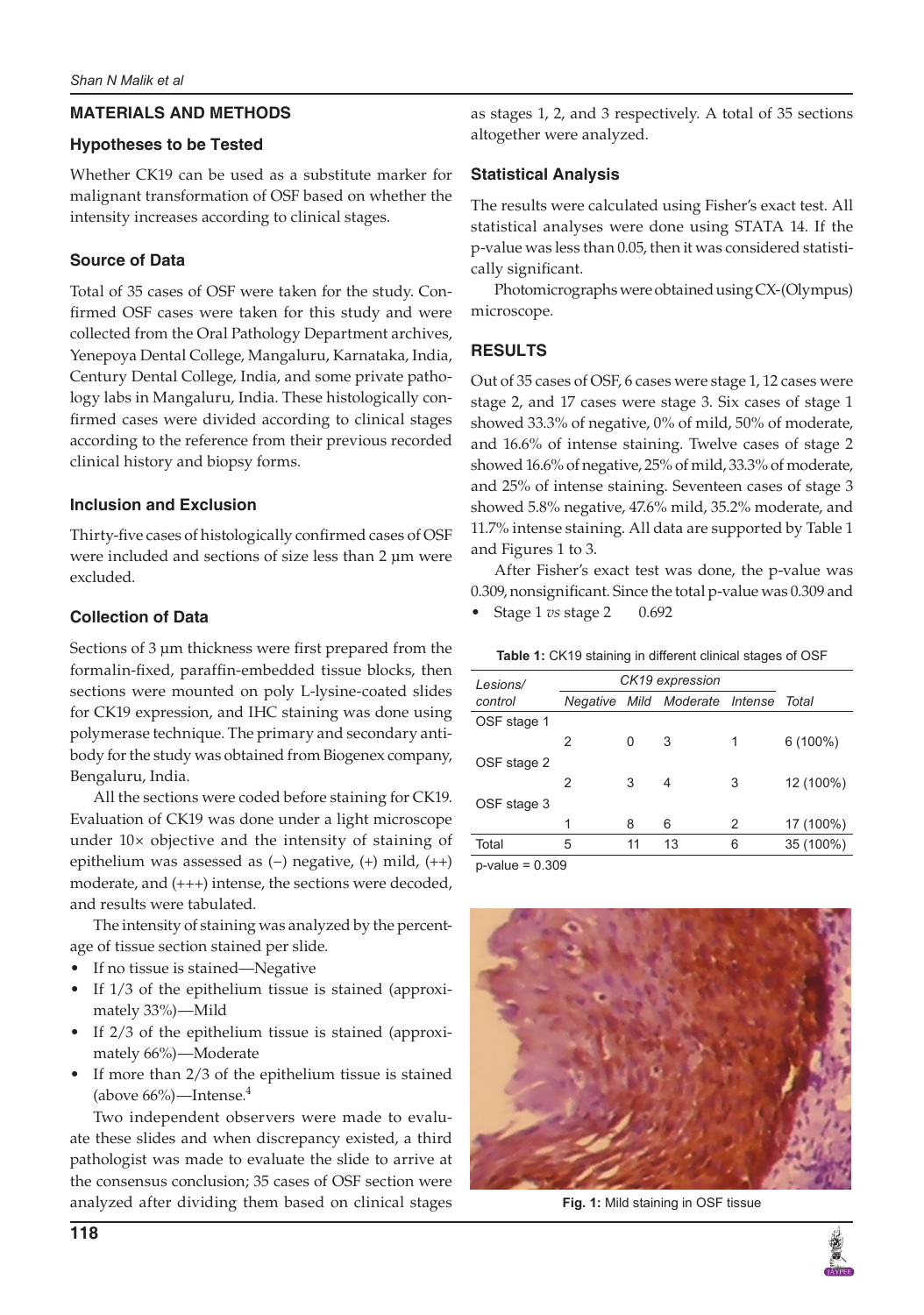*Association of Clinical Stages of OSF to CK19*



**Fig. 2:** Moderate staining in OSF tissue **Fig. 3:** Intense staining in OSF tissue

- • Stage 1 *vs* stage 3 0.512
- • Stage 2 *vs* stage 3 0.945

there was no recorded significant difference between the intensity levels and was considered statistically insignificant.

# **DISCUSSION**

Chewing tobacco or Gutka has become very popular among locals in India, and betel chewers often use Gutka as well. Recently, Gutka has been officially banned from the Indian market, but chewing tobacco containing betel quid has become a continued popular habit in South Asia. Betel is now widely available in the Western world also.<sup>6</sup>

Over the last 40 years, many theories linking OSF to various risk factors have been proposed. Spicy, pungent foods and irritants, such as supari (areca nut), paan (betel leaves), tobacco (through chewing or smoking) have all been incriminated as causative agents. Systemic factors, such as nutritional deficiency, genetic predisposition, and autoimmunity have also been proposed in the pathogenesis of OSF. However, the exact etiology of OSF is still not known, and no conclusive evidence has been found despite many extensive investigations on implicated factors.<sup>7</sup>

The common early symptoms and signs would be burning sensation, blanching of oral mucosa, oral ulceration, and xerostomia. The oral mucosa in the later stages would become stiff and opaque due to the formation of fibrous bands on the buccal mucosa, soft palate, lips, and tongue, causing restrictions in mouth opening, difficulty in mastication, speech, and swallowing. Further development of fibrous bands in the lip makes the lip heavy, tough, and hard to move. Depapillation of the tongue at the tip and lateral margins may take place with fibrosis of the ventral mucosal part. The soft palate may become widely blanched, and the uvula may shrink in 17% of



cases, making them appear as a small bud or hockey stick.<sup>8</sup>

Clinically, OSF cases can be divided into three clinical stages according to their ability to open the mouth, as follows.

- 1. Stage I: Mouth opening ≥45 mm
- 2. Stage II: Restricted mouth opening 20 to 44 mm
- 3. Stage III: Mouth opening  $\leq 20$  mm<sup>9</sup>

In our study, the clinical staging of OSF was done according to the above-described classification.

The OSF shows typical histopathological features having an atrophic epithelium with juxtaepithelial hyalinization and collagen of different density.<sup>9</sup>

The OSF could be considered as the disease of collagen metabolic disorder. The increased collagen production and decreased collagen degradation will cause an increased collagen deposition in the oral soft tissue that leads to fibrosis.

The OSF tissues in our study showed the above histologically confirmed characteristics with varying levels of fibrosis and hyalinization.

Leukoplakia is a precancerous lesion which is found in more than 25% of people having OSF. This lesion can cause speech and hearing problems due to the involvement of the tongue and the eustachian tubes. $^{10}$ 

In view of increasing numbers of patients of OSCC who have associated OSF in the clinical practice, the incidence of OSCC concomitant with OSF seems to be much higher than that reported in the literature.<sup>11</sup>

A study done by Prakash et  $al<sup>12</sup>$  to determine the p53 expression by IHC and evaluate their potential as surrogate biomarkers of malignant transformation in OSF showed that 73% cases of OSF were positive for p53 marker and thus p53 marker can be used as a diagnostic and prognostic marker for early and prompt treatment planning.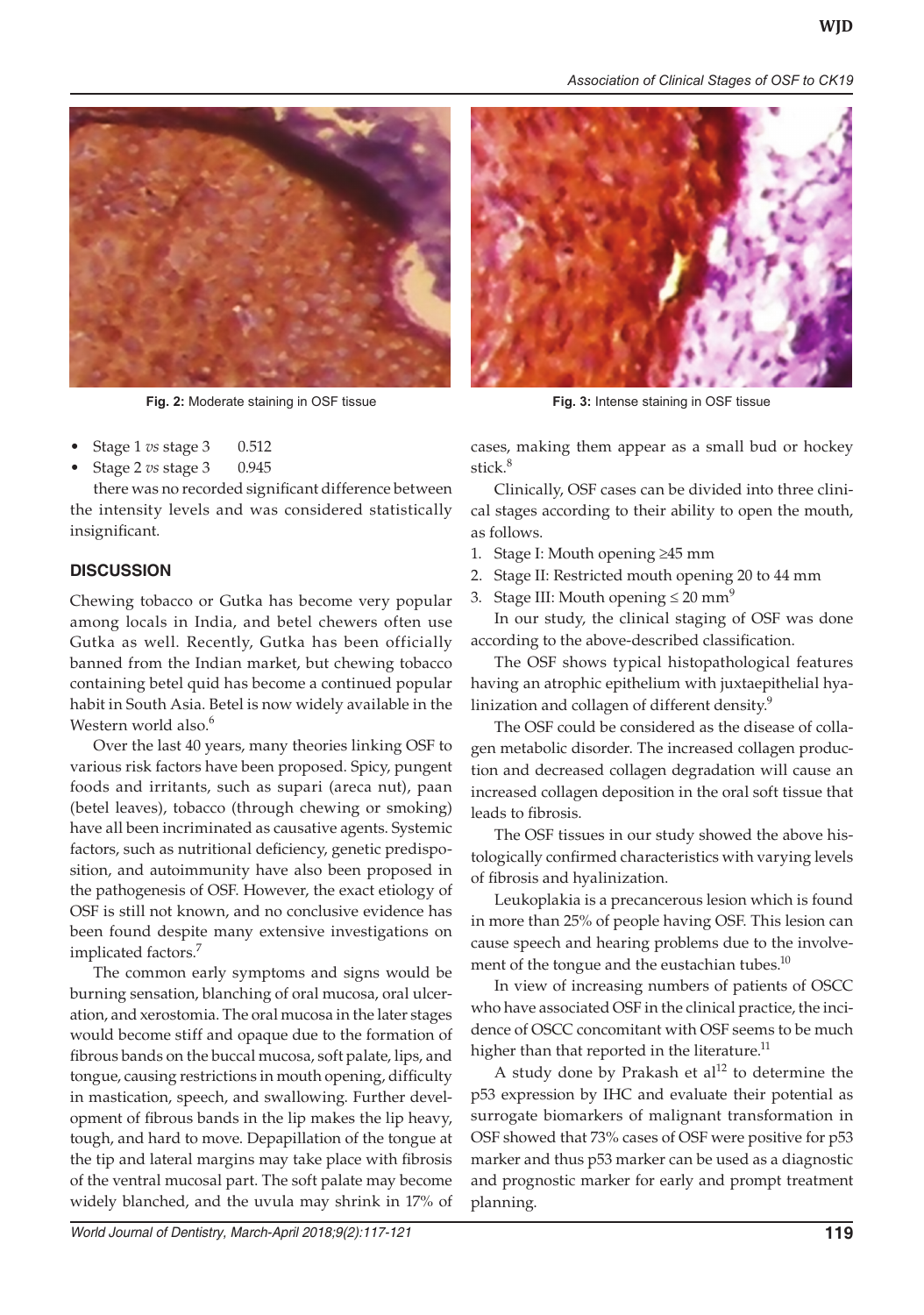Vimentin, a class 2 IF, is mainly expressed in cells of mesenchymal origin. It is also involved in cell growth, cell cycling, and tumor differentiation. In a study done by Nayak et al<sup>13</sup> comparing the expression of vimentin in different histological grades of OSF, the staining intensity of vimentin remarkably increased statistically in OSF cases when compared with normal control. A marked increase in the staining intensity of vimentin was also seen in the fibroblasts of severe cases of OSF.

In our study, staining of CK19 proteins was to be analyzed. It is a member of the keratin family. The keratins are IF proteins, which is the reason for the structural integrity of epithelial cells and have been subdivided into CKs and hair keratins. Keratin 19 comes under type I keratin.

In a study done by Babiker et al,<sup>14</sup> expressions of p16 and CK19 markers were different in the same tumor. CK19 positivity was related to age and p16 showed negligible expression. The expression of p16 significantly decreased, while CK19 increased with the different tumor grades. Findings also showed a progressive loss of p16 and significant expression of CK19 according to tumor metastasis.

In an IHC study by Ranganathan et al,<sup>5</sup> remarkable difference in the CK staining was seen in between normal mucosal tissue, OSF, and OSCC. The OSF showed an increased intensity of staining for panCK and high molecular weight CK, aberrant expression of CK8 and low expression of CKs 5 and 14.

Lalli et al, $15$  in their IHC study, observed a high expression of KI and K10 staining in the suprabasal layer, induction of K6 in the basal layer, and complete absence of K19 in the epithelium. In a group of most severe OSF cases (14%), K17 expression was completely absent in the basal layer, defining them to be at most risk to undergo malignant transformation. There was no expression of K8, K18, K7, and K9 and the expression of K4, K13, K14, K15, and K16 did not change in OSF.

In an IHC study by Tilakaratne et al, $^{16}$  the data indicated that hypoxia-inducible factor (HIF-1α) is increased at both protein and messenger ribonucleic acid levels in OSF and the association with dysplasia is statistically significant. The HIF-1 $\alpha$  could be playing a role in malignant transformation of OSF. Further increased expression of HIF-1α could be also contributing to the progression of fibrosis. It could be quite possible to use HIF-1 $\alpha$  as a marker for malignant transformation of OSF considering the results.

Unlike the above studies,  $6,14$ -16 our study did not show a significant difference in CK19 staining pattern overall as well as when compared with each stage. More studies comparing clinical stages of OSF and staining of as many cellular and extracellular proteins to establish a direct relation are required.

#### **CONCLUSION AND CLINICAL SIGNIFICANCE**

Establishing a direct relation between clinical stages of OSF and many cellular and extracellular proteins through IHC studies would make a well-established proof directly correlating the severity and stages of mouth opening to intensity of CK19, which tends to increase toward metastasis and malignancy as shown in previous studies.15

Hence, there is a huge scope for further studies into other CKs, intracellular and extracellular proteins on different clinical stages of OSF for exploring and establishing markers which can be used for diagnostic, prognostic, and excellent treatment planning.

#### **ACKNOWLEDGMENT**

The present study is a self-financed study. The authors would like to acknowledge all those who have contributed to the study.

#### **REFERENCES**

- 1. Prabhakaran SP, Muthukrishnan A. Expression of cytokeratin 18 and 19 in potentially malignant disorders: a systemic review. J Indian Acad Oral Med Radiol 2014 Oct;26(2):173-177.
- 2. Nanda KD, Ranganathan K, Devi U, Joshua E. Increased expression of CK8 and CK18 in leukoplakia, oral submucous fibrosis, and oral squamous cell carcinoma: an immunohistochemistry study. Oral Surg Oral Med Oral Pathol Oral Radiol 2012 Feb;113(2):245-253.
- 3. Kamath KP, Vidya M. Cytokeratin 19 expression patterns of dentigerous cysts and odontogenic keratocysts. Ann Med Health Sci Res 2015 Mar-Apr;5(2):119-123.
- 4. Malik SN, Alam MK. Cytokeratin-14 expression in normal oral mucosal tissue, oral submucous fibrosis and oral squamous cell carcinoma: an immunohistochemical study. Int Med J 2014 May;21(2):223-225.
- 5. Ranganathan K, Kavitha R, Sawant SS, Vaidya MM. Cytokeratin expression in oral submucous fibrosis – an immunohistochemical study. J Oral Pathol Med 2006 Jan;35(1):25-32.
- 6. Wollina U, Verma SB, Ali FM, Patil M. Oral submucous fibrosis: an update. Clin Cosmet Invest Dermatol 2015 Apr;8(2): 193-204.
- 7. Arakeri G, Rai KK, Hunasgi S, Maw M, Gao S, Brennan PA. Oral submucous fibrosis: an update on current theories of pathogenesis. J Oral Pathol Med 2017 Jul;46(6):406-412.
- 8. Koneru A, Hunasgi S, Hallikeri K, Surekha R, Nellithady GS, Vanishree M. A systematic review of various treatment modalities for oral submucous fibrosis. J Adv Clin Res Insights 2014 Sep-Oct;2(1):64-72.
- 9. Berwal V, Khangwal M, Solanki R, Khandeparker R, Savant K, Shetye O. Classification systems for oral submucous fibrosisfrom past to present: a review. Int J Dent Health Sci 2014;1(6): 900-913.
- 10. Karemore TV, Karemore VA. Etiopathogenesis and treatment strategies of oral submucous fibrosis. J Indian Acad Oral Med Radiol 2011 Oct-Dec;23(4):598-602.
- 11. Chourasia NR, Borle RM, Vastani A. Concomitant association of oral submucous fibrosis and oral squamous cell carcinoma